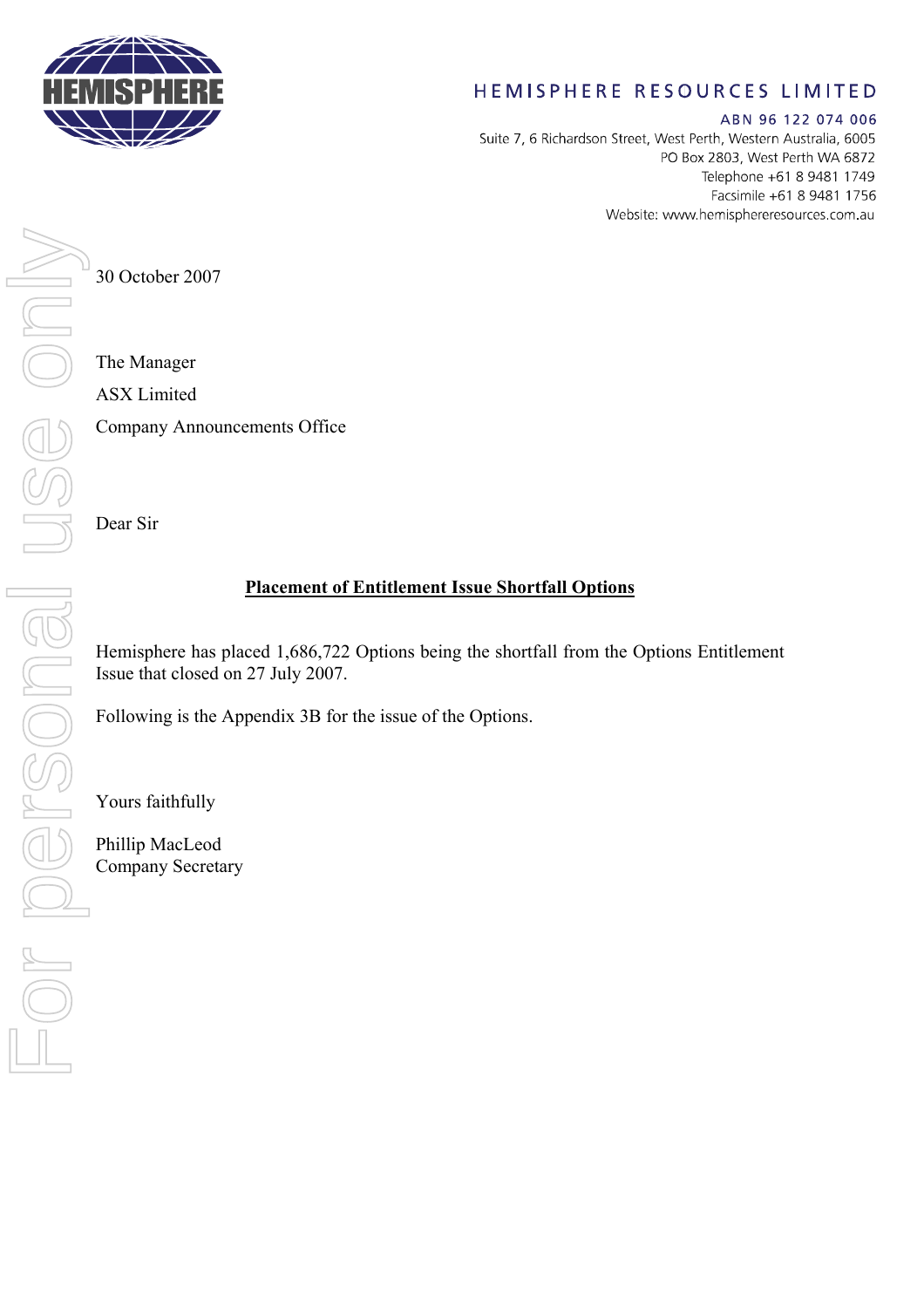*Rule 2.7, 3.10.3, 3.10.4, 3.10.5*

# **Appendix 3B**

# **New issue announcement, application for quotation of additional securities and agreement**

*Information or documents not available now must be given to ASX as soon as available. Information and documents given to ASX become ASX's property and may be made public.* 

Introduced 1/7/96. Origin: Appendix 5. Amended 1/7/98, 1/9/99, 1/7/2000, 30/9/2001, 11/3/2002, 1/1/2003, 24/10/2005.

Name of entity

HEMISPHERE RESOURCES LIMITED

ABN

96 122 074 006

We (the entity) give ASX the following information.

### **Part 1 - All issues**

*You must complete the relevant sections (attach sheets if there is not enough space).*

|                | <sup>+</sup> Class of <sup>+</sup> securities issued or to be<br>issued                                                                                                                                                                                                                                       | Listed options and listed shares                                                           |
|----------------|---------------------------------------------------------------------------------------------------------------------------------------------------------------------------------------------------------------------------------------------------------------------------------------------------------------|--------------------------------------------------------------------------------------------|
| $\overline{2}$ | Number of <sup>+</sup> securities issued or to<br>be issued (if known) or maximum<br>number which may be issued                                                                                                                                                                                               | 1,686,722 listed options<br>7,500 listed shares                                            |
| 3              | Principal terms of the <sup>+</sup> securities  <br>(eg, if options, exercise price and<br>expiry date; if partly paid<br><sup>+</sup> securities, the amount outstanding<br>and due dates for payment; if<br><sup>+</sup> convertible<br>securities.<br>the<br>conversion price and dates for<br>conversion) | Options exercisable at 20 cents each, expiring<br>31 March 2010.<br>Shares are fully paid. |

<sup>+</sup> See chapter 19 for defined terms.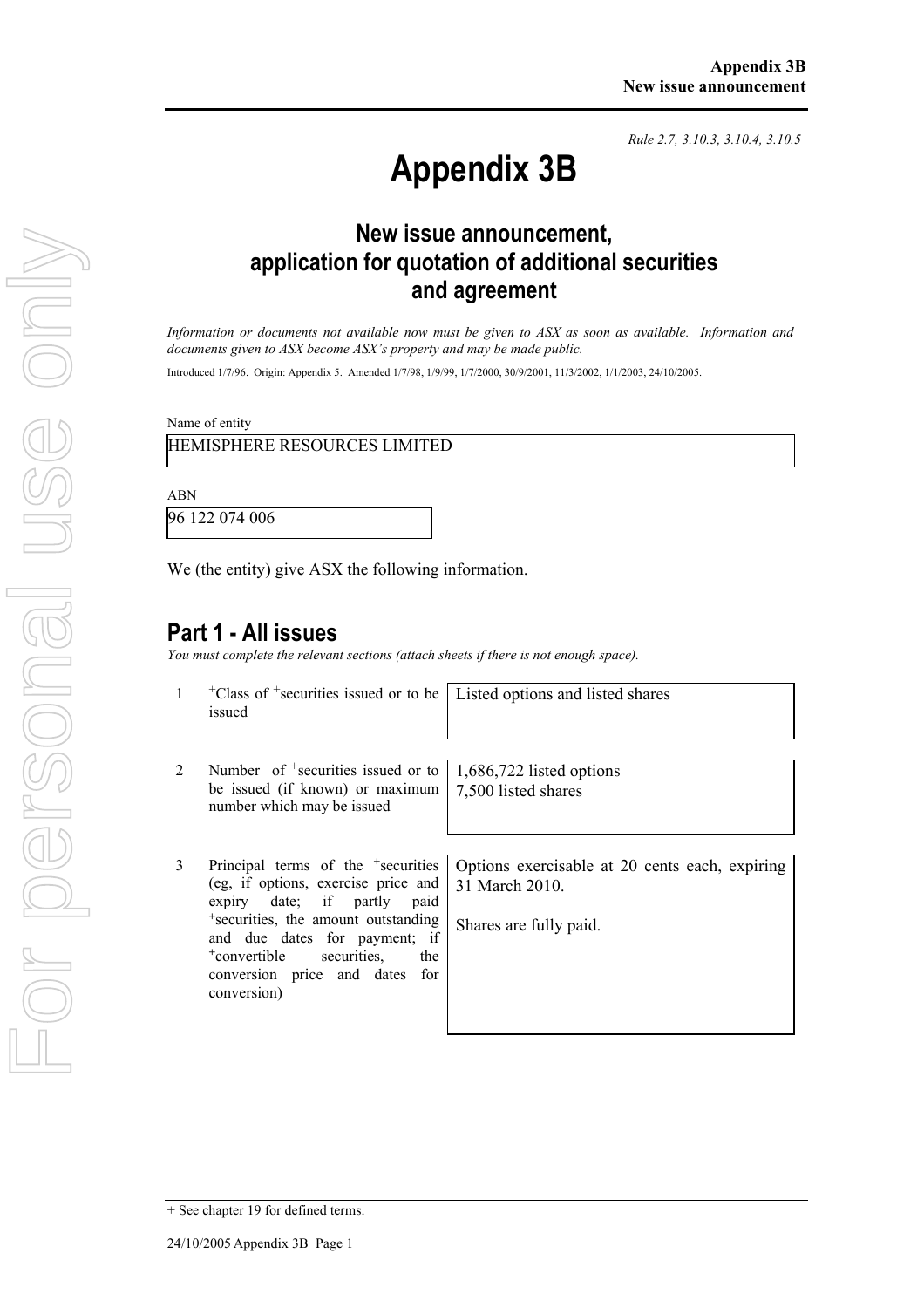| 4 | Do the <sup>+</sup> securities rank equally in all<br>respects from the date of allotment<br>with an existing <sup>+</sup> class of quoted<br><sup>+</sup> securities?<br>If the additional securities do not<br>rank equally, please state:<br>the date from which they do<br>$\bullet$<br>which<br>the<br>extent<br>to<br>they<br>$\bullet$<br>participate for the next dividend,<br>of<br>(in<br>the<br>case<br>trust.<br>a<br>distribution) or interest payment<br>the extent to which they do not<br>$\bullet$<br>rank equally, other than in<br>relation to the next dividend,<br>distribution or interest payment | Yes                                                                                                                                              |                                                                    |
|---|--------------------------------------------------------------------------------------------------------------------------------------------------------------------------------------------------------------------------------------------------------------------------------------------------------------------------------------------------------------------------------------------------------------------------------------------------------------------------------------------------------------------------------------------------------------------------------------------------------------------------|--------------------------------------------------------------------------------------------------------------------------------------------------|--------------------------------------------------------------------|
| 5 | Issue price or consideration                                                                                                                                                                                                                                                                                                                                                                                                                                                                                                                                                                                             | 1,686,722 options issued at 1 cent each.<br>7,500 shares issued at 20 cents each.                                                                |                                                                    |
| 6 | Purpose of the issue<br>(If issued as consideration for the<br>acquisition of assets, clearly identify<br>those assets)                                                                                                                                                                                                                                                                                                                                                                                                                                                                                                  | Placement of 1,686,722 options being the<br>shortfall pursuant to a pro rata entitlement issue.<br>Exercise of 7,500 listed options.<br>capital. | The funds raised will be used for working                          |
|   |                                                                                                                                                                                                                                                                                                                                                                                                                                                                                                                                                                                                                          |                                                                                                                                                  |                                                                    |
| 7 | Dates of entering <sup>+</sup> securities into<br>uncertificated holdings or despatch<br>of certificates                                                                                                                                                                                                                                                                                                                                                                                                                                                                                                                 | Options -26 October 2007<br>Shares $-1$ October 2007                                                                                             |                                                                    |
|   |                                                                                                                                                                                                                                                                                                                                                                                                                                                                                                                                                                                                                          |                                                                                                                                                  |                                                                    |
| 8 | Number<br><sup>+</sup> class<br>and<br>of<br>all<br><sup>+</sup> securities<br>quoted<br><b>ASX</b><br>on<br><i>(including the securities in clause</i>                                                                                                                                                                                                                                                                                                                                                                                                                                                                  | Number<br>20,598,425                                                                                                                             | <sup>+</sup> Class<br>Fully paid ordinary<br>shares.               |
|   | 2 if applicable)                                                                                                                                                                                                                                                                                                                                                                                                                                                                                                                                                                                                         | 15,469,900                                                                                                                                       | Options exercisable at<br>20 cents each expiring<br>31 March 2010. |

<sup>+</sup> See chapter 19 for defined terms.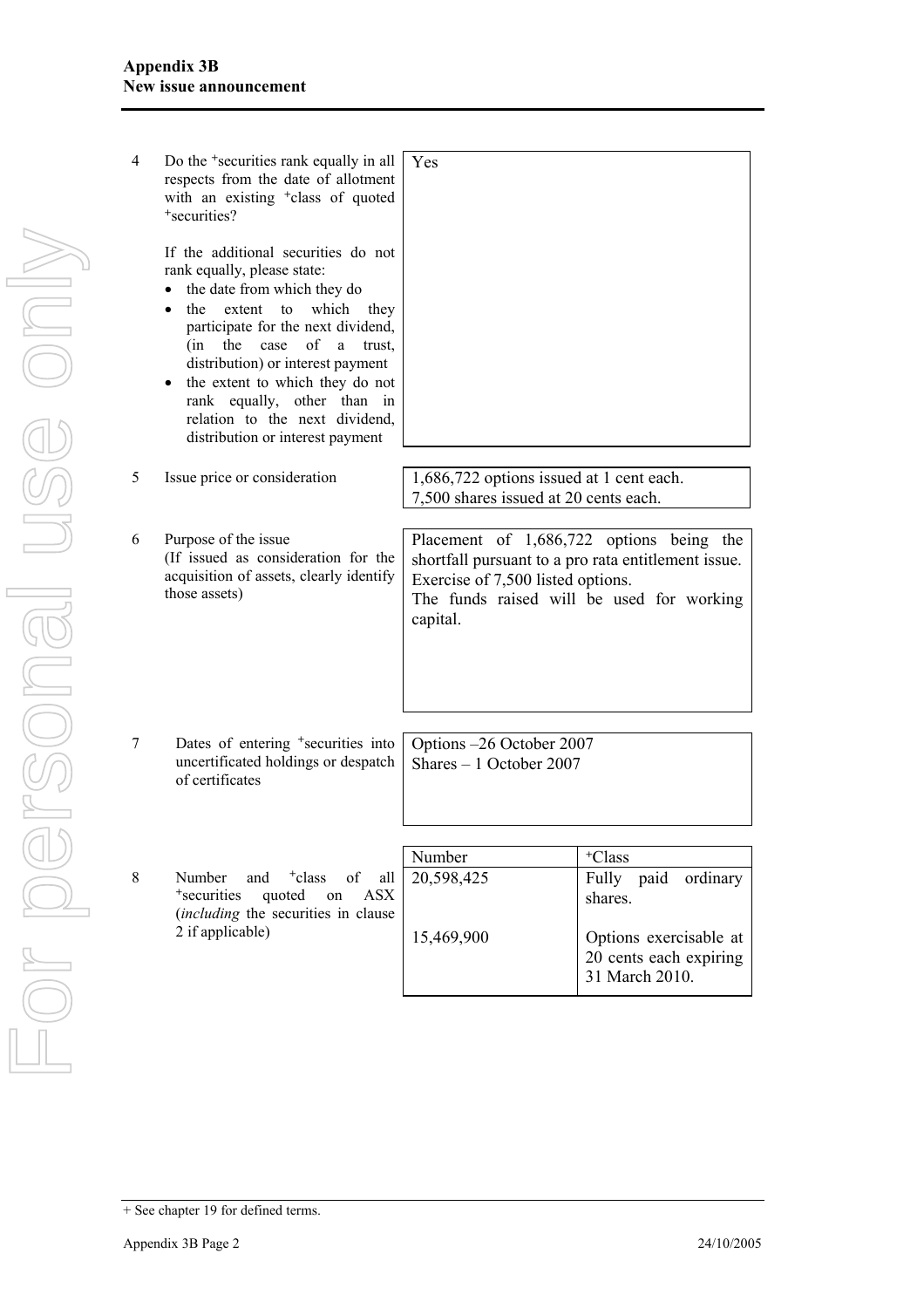|   |                                                                                                                                                     | Number | <sup>+</sup> Class            |
|---|-----------------------------------------------------------------------------------------------------------------------------------------------------|--------|-------------------------------|
| g | Number and <sup>+</sup> class of all 10,363,875<br>*securities not quoted on ASX<br><i>(including the securities in clause)</i><br>2 if applicable) |        | Fully paid ordinary<br>shares |
|   |                                                                                                                                                     |        |                               |

10 Dividend policy (in the case of a trust, distribution policy) on the increased capital (interests) N/A

# **Part 2 - Bonus issue or pro rata issue**

- 11 Is security holder approval required?
- 12 Is the issue renounceable or nonrenounceable?
- 13 Ratio in which the <sup>+</sup>securities will be offered
- 14 +Class of +securities to which the offer relates
- 15 +Record date to determine entitlements
- 16 Will holdings on different registers (or subregisters) be aggregated for calculating entitlements?
- 17 Policy for deciding entitlements in relation to fractions
- 18 Names of countries in which the entity has <sup>+</sup>security holders who will not be sent new issue documents

Note: Security holders must be told how their entitlements are to be dealt with. Cross reference: rule 7.7.

19 Closing date for receipt of acceptances or renunciations



|  |  | + See chapter 19 for defined terms. |  |  |  |  |
|--|--|-------------------------------------|--|--|--|--|
|--|--|-------------------------------------|--|--|--|--|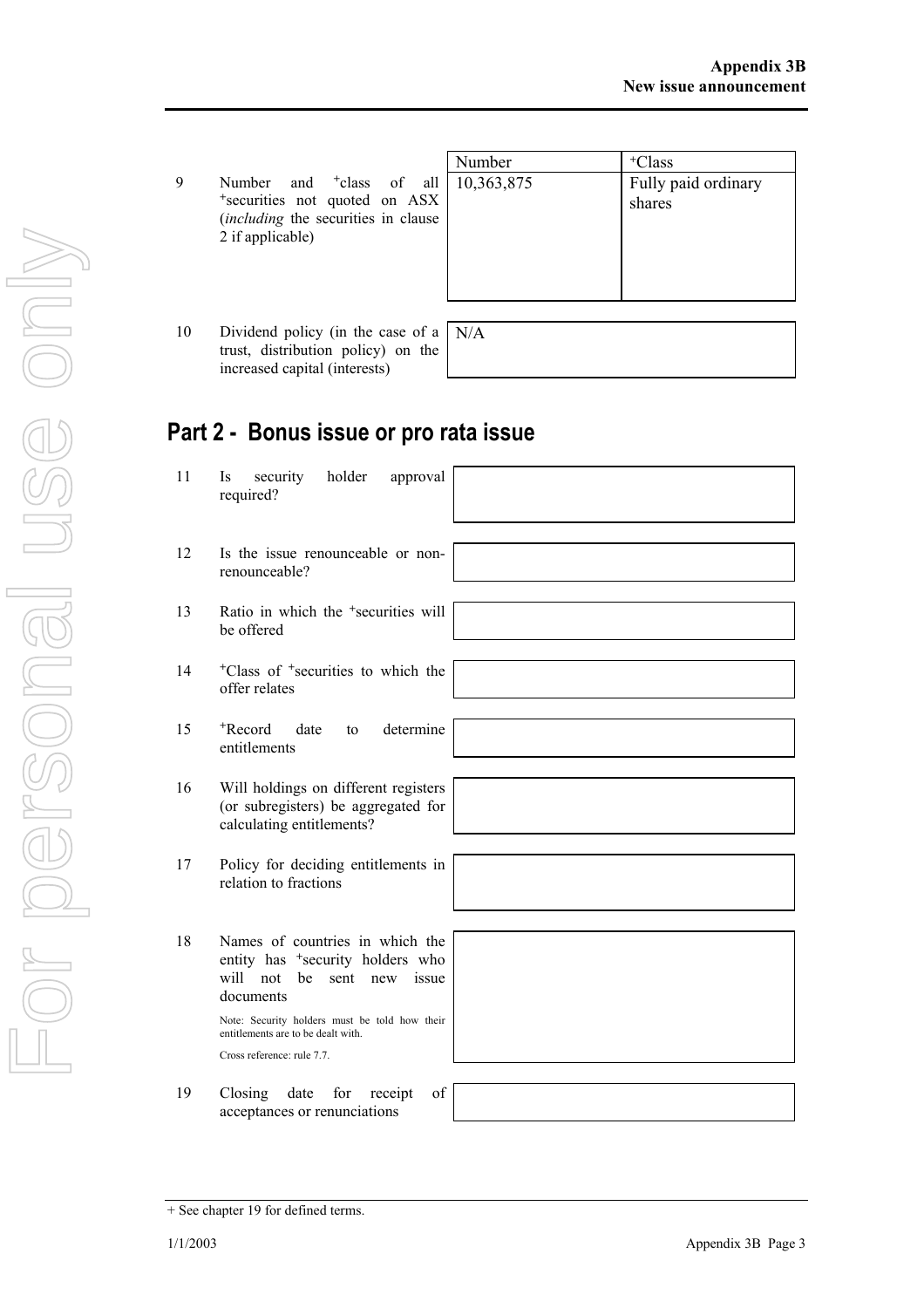#### **Appendix 3B New issue announcement**

| 20 | Names of any underwriters                                                                                                                                               |  |
|----|-------------------------------------------------------------------------------------------------------------------------------------------------------------------------|--|
| 21 | Amount of any underwriting fee or<br>commission                                                                                                                         |  |
|    |                                                                                                                                                                         |  |
| 22 | Names of any brokers to the issue                                                                                                                                       |  |
|    |                                                                                                                                                                         |  |
| 23 | Fee or commission payable to the<br>broker to the issue                                                                                                                 |  |
|    |                                                                                                                                                                         |  |
| 24 | Amount of any handling<br>fee<br>payable to brokers who lodge<br>acceptances or renunciations on<br>behalf of <sup>+</sup> security holders                             |  |
|    |                                                                                                                                                                         |  |
| 25 | If the issue is contingent<br>on<br>*security holders'<br>approval,<br>the<br>date of the meeting                                                                       |  |
|    |                                                                                                                                                                         |  |
| 26 | Date entitlement and acceptance<br>form and prospectus or Product<br>Disclosure Statement will be sent to<br>persons entitled                                           |  |
|    |                                                                                                                                                                         |  |
| 27 | If the entity has issued options, and<br>the terms entitle option holders to<br>participate on exercise, the date on<br>which notices will be sent to option<br>holders |  |
|    |                                                                                                                                                                         |  |
| 28 | Date rights trading will begin (if<br>applicable)                                                                                                                       |  |
|    |                                                                                                                                                                         |  |
| 29 | Date rights trading will end (if<br>applicable)                                                                                                                         |  |
|    |                                                                                                                                                                         |  |
| 30 | How do <sup>+</sup> security holders sell their<br>entitlements in full through<br>a<br>broker?                                                                         |  |
|    |                                                                                                                                                                         |  |
| 31 | How do <sup>+</sup> security holders sell part<br>of their entitlements through a<br>broker and accept for the balance?                                                 |  |

<sup>+</sup> See chapter 19 for defined terms.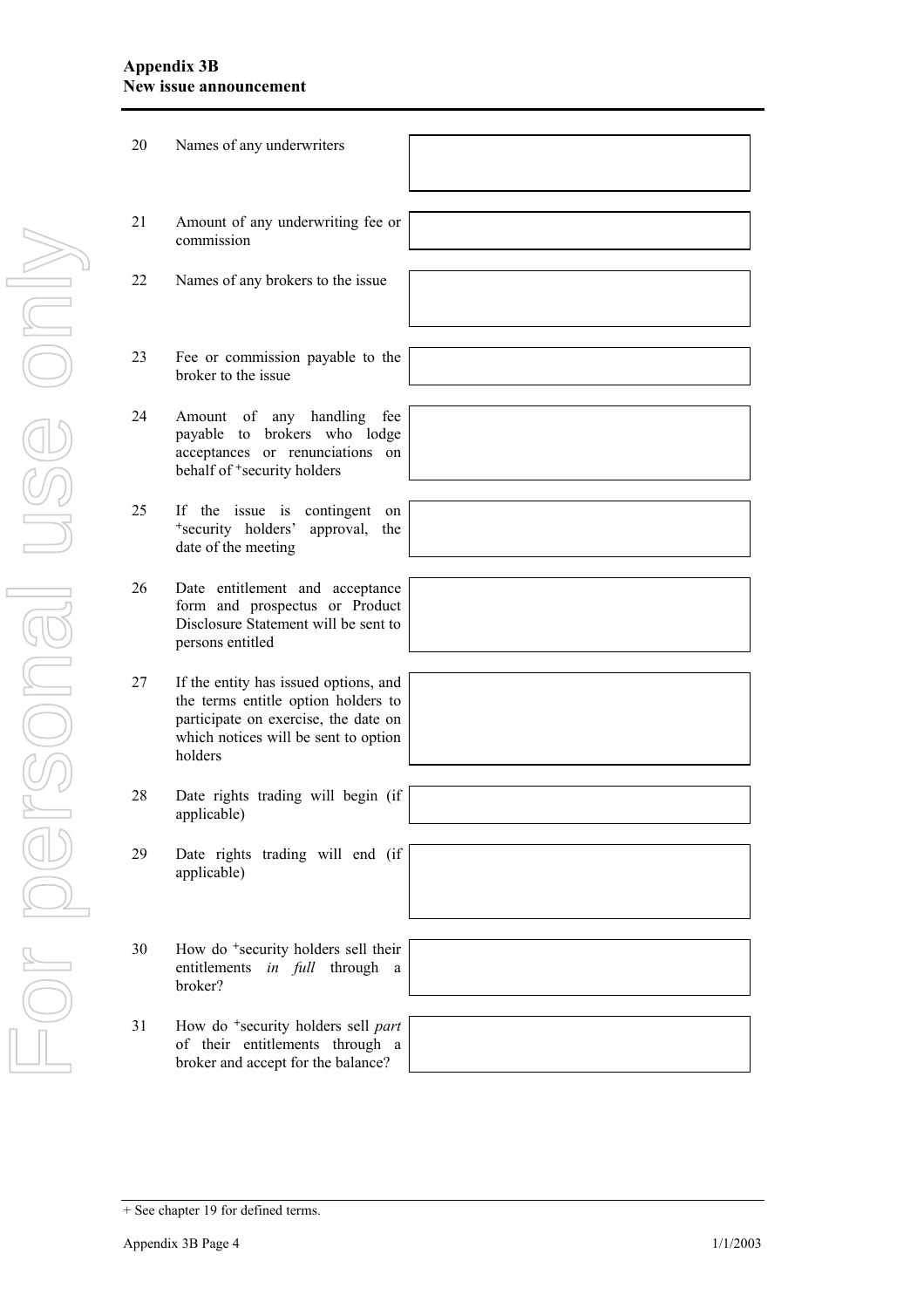32 How do +security holders dispose of their entitlements (except by sale through a broker)?

33 +Despatch date

## **Part 3 - Quotation of securities**

*You need only complete this section if you are applying for quotation of securities* 

- 34 Type of securities (*tick one*)
- (a)  $\boxed{\times}$  Securities described in Part 1
- (b) All other securities

Example: restricted securities at the end of the escrowed period, partly paid securities that become fully paid, employee incentive share securities when restriction ends, securities issued on expiry or conversion of convertible securities

## **Entities that have ticked box 34(a)**

#### **Additional securities forming a new class of securities**

|           |  |  |  | Tick to indicate you are providing the information or |  |
|-----------|--|--|--|-------------------------------------------------------|--|
| documents |  |  |  |                                                       |  |

 This information will be provided following the grant of the options.

35 If the +securities are +equity securities, the names of the 20 largest holders of the additional +securities, and the number and percentage of additional +securities held by those holders

36 If the +securities are +equity securities, a distribution schedule of the additional <sup>+</sup>securities setting out the number of holders in the categories 1 - 1,000 1,001 - 5,000 5,001 - 10,000 10,001 - 100,000 100,001 and over

37 A copy of any trust deed for the additional +securities

<sup>+</sup> See chapter 19 for defined terms.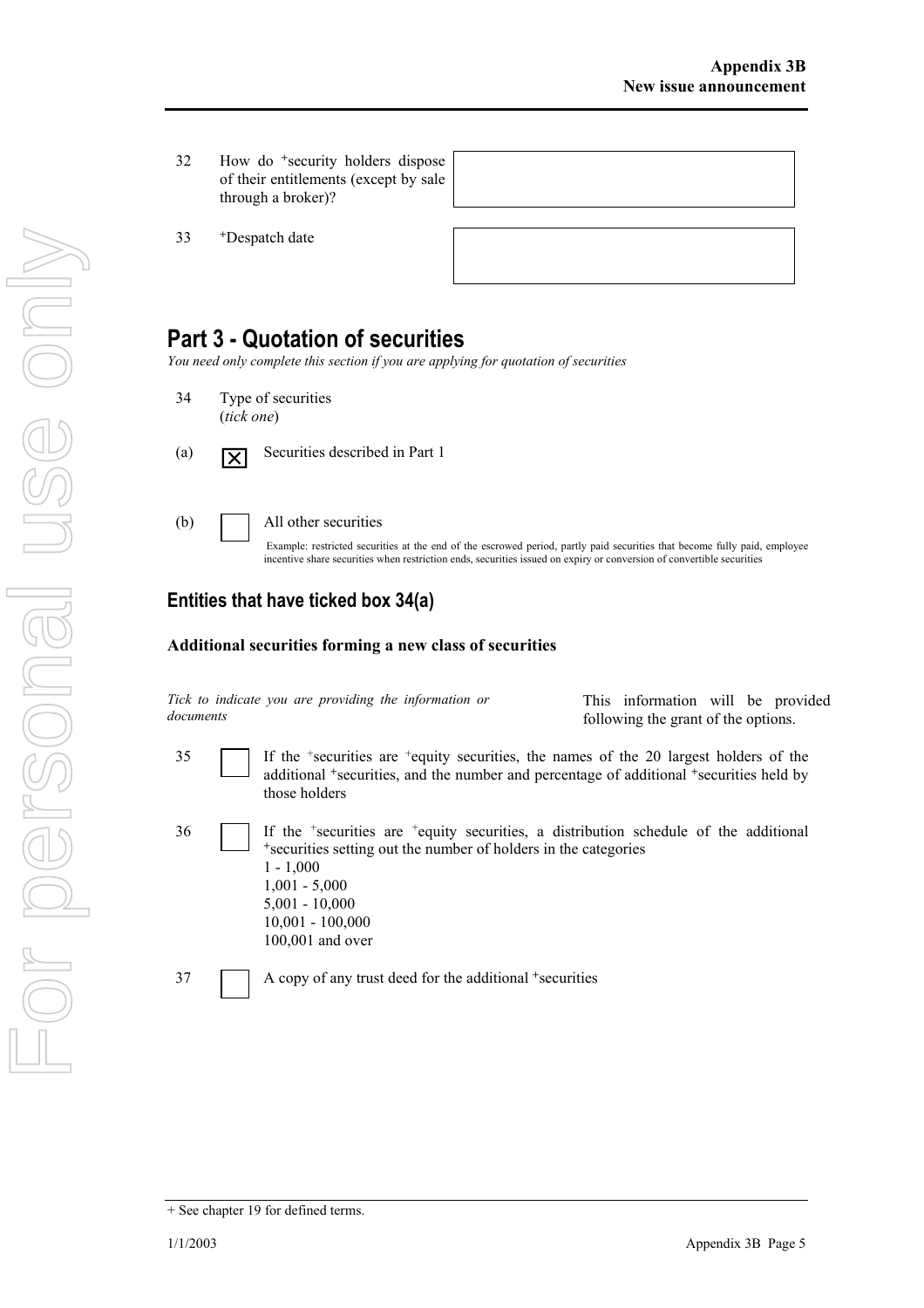|    | Entities that have ticked box 34(b)                                                                                                                                     |        |                    |
|----|-------------------------------------------------------------------------------------------------------------------------------------------------------------------------|--------|--------------------|
| 38 | Number of securities for which<br><sup>+</sup> quotation is sought                                                                                                      |        |                    |
| 39 | Class of <sup>+</sup> securities for<br>which                                                                                                                           |        |                    |
|    | quotation is sought                                                                                                                                                     |        |                    |
| 40 |                                                                                                                                                                         |        |                    |
|    | Do the <sup>+</sup> securities rank equally in all<br>respects from the date of allotment<br>with an existing <sup>+</sup> class of quoted<br><sup>+</sup> securities?  |        |                    |
|    | If the additional securities do not<br>rank equally, please state:                                                                                                      |        |                    |
|    | the date from which they do                                                                                                                                             |        |                    |
|    | the<br>extent<br>which<br>to<br>they<br>$\bullet$<br>participate for the next dividend,<br>of<br>(in<br>the<br>case<br>a<br>trust.<br>distribution) or interest payment |        |                    |
|    | the extent to which they do not<br>$\bullet$<br>rank equally, other than in<br>relation to the next dividend,<br>distribution or interest payment                       |        |                    |
| 41 | Reason for request for quotation<br>now                                                                                                                                 |        |                    |
|    | Example: In the case of restricted securities, end of<br>restriction period                                                                                             |        |                    |
|    | (if issued)<br>upon<br>conversion<br>οf<br>another security, clearly identify that<br>other security)                                                                   |        |                    |
|    |                                                                                                                                                                         |        |                    |
|    |                                                                                                                                                                         | Number | <sup>+</sup> Class |
| 42 | Number and <sup>+</sup> class of all <sup>+</sup> securities<br>quoted on ASX (including the<br>securities in clause 38)                                                |        |                    |
|    |                                                                                                                                                                         |        |                    |